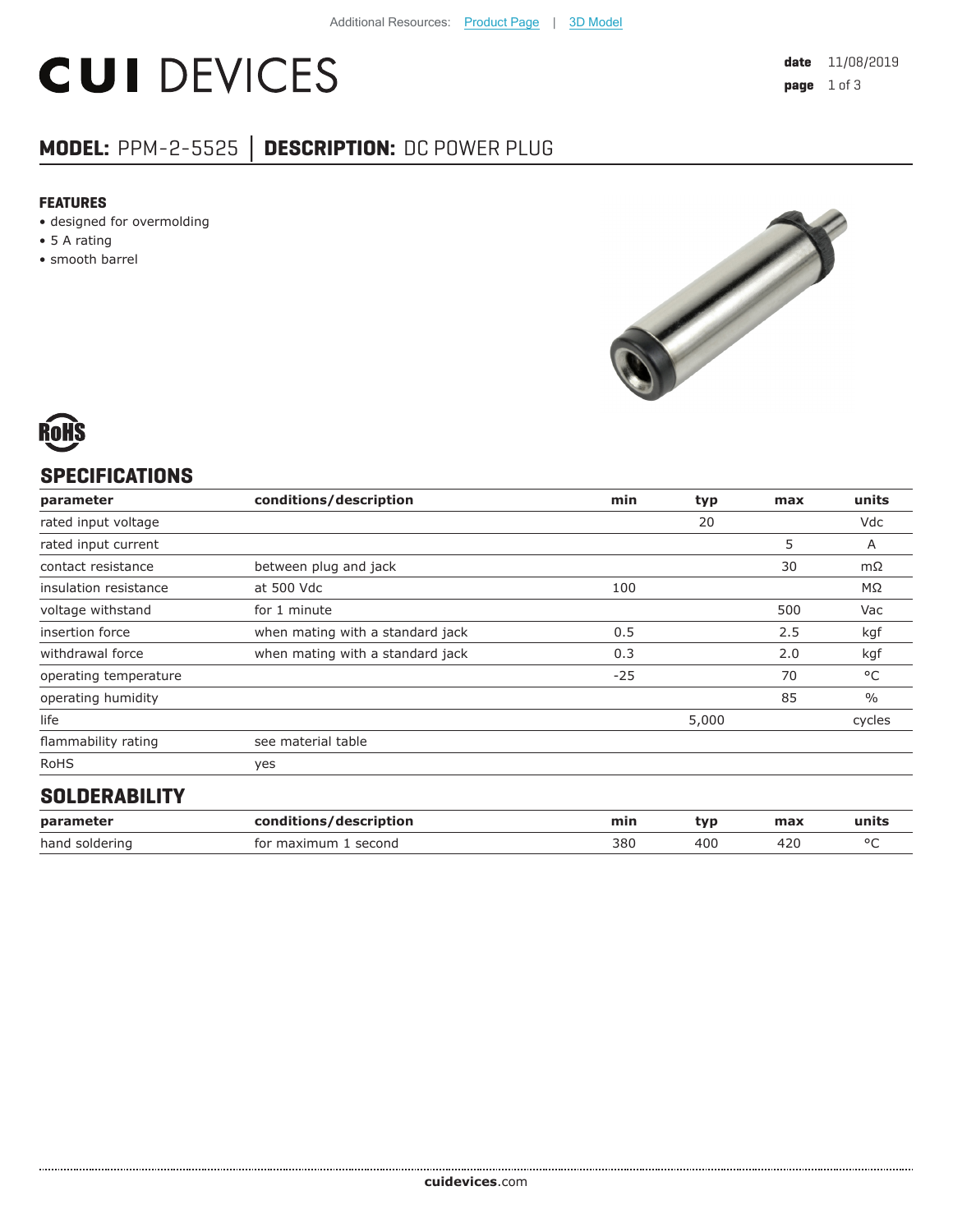## **MECHANICAL DRAWING**

units: mm tolerance: X≤1.0: ±0.1 mm 1.0<X≤6.0: ±0.2 mm 6.0<X≤18.0: ±0.3 mm 18.0<X≤40.0: ±0.4 mm X>40.0: ±0.5 mm unless otherwise noted ITEM DESCRIPTION MATERIAL PLATING/COLOR 1 insulator PBT (UL94V-0) black 2 outer barrel brass mickel 3 center contact brass nickel